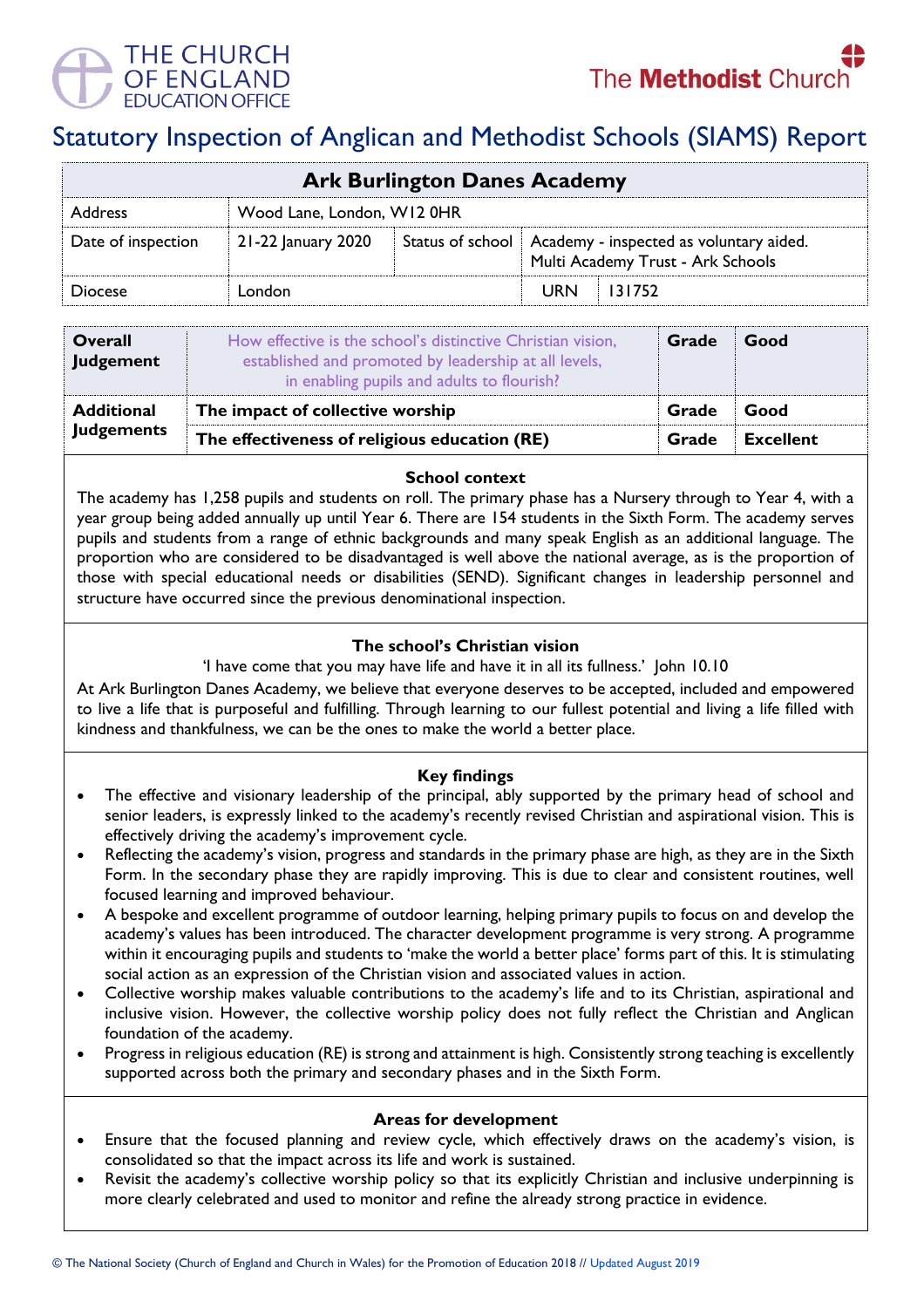How effective is the school's distinctive Christian vision, established and promoted by leadership at all levels, in enabling pupils and adults to flourish?

## **Inspection findings**

Since the previous denominational inspection, the academy has experienced many challenges. The primary phase has opened and is continuing to expand by a year group annually. Falling standards of attainment, particularly at GCSE, contributed to a requires improvement judgement by Ofsted in 2018. There have been significant changes to staffing, including at senior level. Under the effective and far-sighted leadership of the current principal and primary head of school the academy is serving its pupils and students and their families very well. The positive changes in the leadership structure enable senior leaders to have a shared responsibility for developments based on the increasingly embedded vision. This is well shared by all staff across the academy who recognise its positive impact on ongoing developments There is a well-crafted and accurate improvement plan and review cycle for ongoing development which uses the Christian vision as both a driver and a touchstone. Whilst a lot of change and improvement has happened in a short period of time the academy is not complacent. Rather it is spurred on to ensure the necessary consolidation and sustainability of improvements. Membership of Ark and support from the Diocese of London enhances developments positively. The Local Governing Board is constructively engaged with the academy's life.

The vision was revised recently. Thorough consultation and focused implementation mean that it is properly understood as a motivating factor for its Christian service to its community. The emphasis on 'fullness of life' is aspirational and inclusive. It is shaping well the academic and personal development of pupils, students and staff. Across the primary phase pupils are very well supported and make at least good, if not accelerated progress from their various starting points. Behaviour in the primary phase is excellent. Pupils are well engaged and enjoy their learning. This means that their attainment is consistently high when compared with national and local averages. Academic standards at GCSE raised by a significant 10 percent in the previous academic year with a possible similar uplift indicated this year. Careful monitoring and assessment, more consistency in approaches to teaching and improved attitudes to learning are key elements in this ongoing improvement.

The academy's associated values of courage, resilience, faith, leadership, love, compassion for the community and commitment are important expressions of its vision in practice. Their impact is evident, for example, in the high quality of relationships and through the academy's strong non-examined curriculum which includes an effective character education programme. In the primary phase a bespoke outdoor learning programme has been introduced specifically to develop character based around the school's Christian values. Pupils respond positively to the programme. It enriches and complements their classroom learning excellently. Pupils and students take seriously their responsibility, 'to help others and help to make situations more just and fairer for people'. The deepening emphasis on courageous advocacy as an element of character development is expressed through social action. This reflects and celebrates the academy's vision in an exemplary fashion.

The curriculum in all phases is relevant, broad and balanced and enhanced through a wide range of extracurricular activities. It is aspirational and inclusive and along with compassionate and targeted pastoral support, effectively expresses the academy's vision of ensuring that all are accepted, included and empowered. Consequently, the academy is increasingly supporting pupils and students in engaging positively with learning. The relatively new behaviour policy, based on the academy's vision and reflecting fairness and forgiveness, is already showing positive impact, especially in the secondary phase. Behaviour in secondary lessons is very good and has improved significantly since 2018, as evidenced during the inspection and reported on by pupils and students. Movement between lessons is orderly. However, it can be too slow so that learning time is sometimes lost by a minority of pupils, especially in Key Stage 3 and Year 10. As with other phases, the academy sets very high expectations for Sixth Form students, whose attendance, attitudes to learning and outcomes are closely monitored and supported in order to enable them to succeed.

Through the vision and associated values, the academy's spiritual life is expressed and enhanced. Faith is valued and a range of opportunities for reflection on issues of moral and ethical concern is provided through worship and across the curriculum. The personal and professional development of staff are well supported. For example, staff briefings are enriched through including spiritual/religious reflections from various staff members linked to educational purposes.

The collective worship programme is extremely well led and managed by a senior leader. It includes a wide range of adults from within the school and outside as well as a reasonable amount of leadership from pupils and students. Those who lead worship, including through the class and tutor reflection times are given support, for example, in understanding the background, message and implication of biblical stories. The policy document does